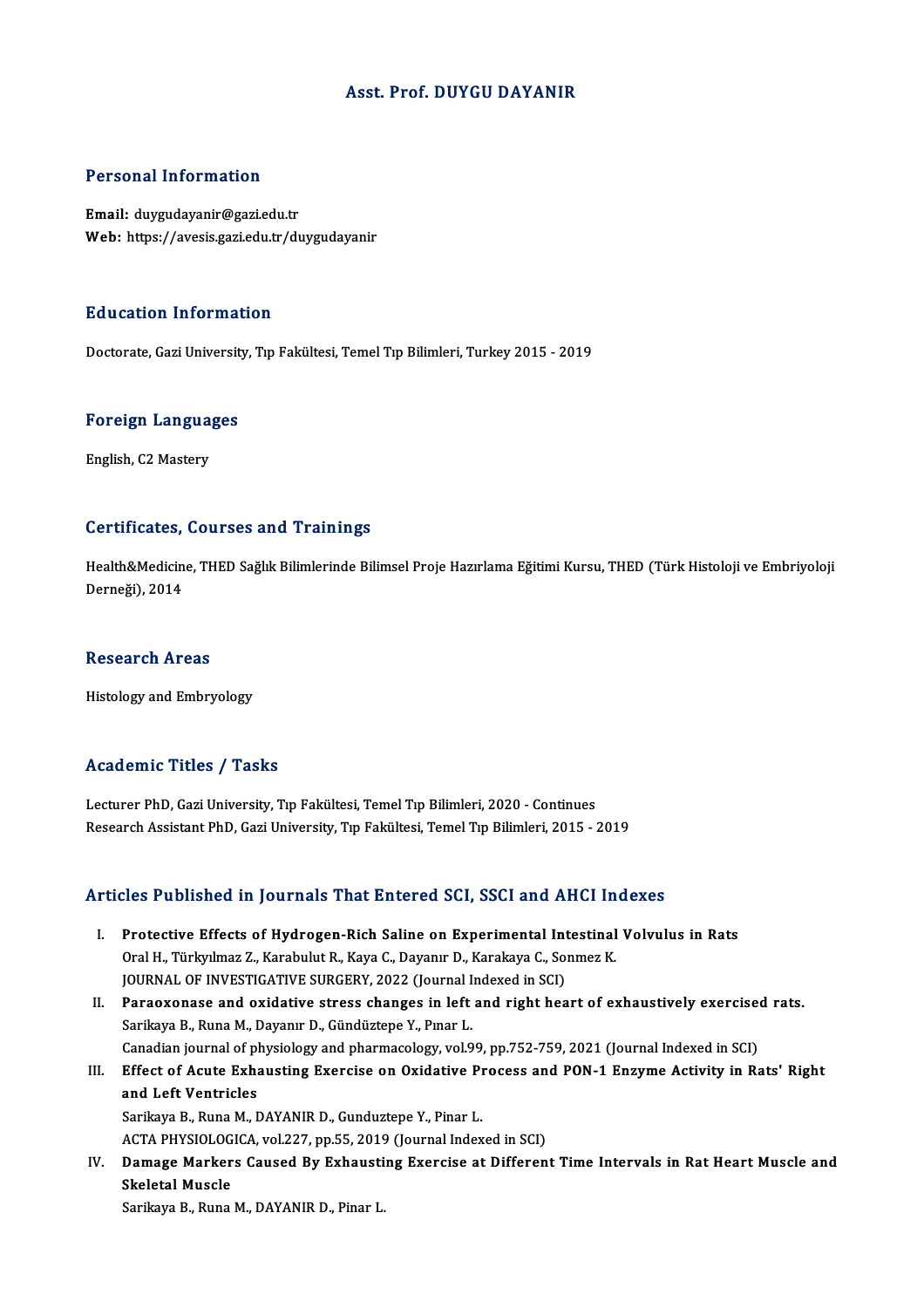## Articles Published in Other Journals

rticles Published in Other Journals<br>I. HTK-Alcar, a Modified Organ Transplantation Solution, Decreases Ischemic Injury in the Rat Kidney<br> Tissue HTK-Al<br>HTK-Al<br>Tissue<br>SARIRA HTK-Alcar, a Modified Organ Transplantation Solution, Decreases Ischemic Injury in the Rat F<br>Tissue<br>SARIBAŞ G. S. , COŞKUN AKÇAY N., Akyol S. N. , DAYANIR D., Abraheem K., Bilge M., KAVUTÇU M., Ozogul C.<br>CAZI MEDICAL JOUPN Tissue<br>SARIBAŞ G. S. , COŞKUN AKÇAY N., Akyol S. N. , DAYANIR D., Abraheem K., Bilge M., KAVUTÇU M., Ozogul C.

GAZI MEDICAL JOURNAL, vol.31, no.4, pp.622-629, 2020 (Journal Indexed in ESCI)

II. Rewarding Conversation Between Oocyte and Cumulus Cells Directs the Process of Folliculogenesis<br>DAYANIR D., Ruso H., Kalem Z., Gurgan T., Ozogul C. GAZI MEDICAL JOURNAL, vol.30, no.4, pp.417-420, 2019 (Journal Indexed in ESCI)

### Refereed Congress / Symposium Publications in Proceedings

- efereed Congress / Symposium Publications in Proceedings<br>I. Examining the effect of systemic and local ocone for wound healing in diabetic rats<br>Davanu H. Davanu D. Ösan C. Babasan C. A. Ösağul C. Kusay D. Examining the effect of systemic and local ocone for would<br>Dayanır H., Dayanır D., Özer Ç., Babacan C.A., Özoğul C., Kuzay D.<br>Eth International Eurosian Congress on Natural Nutrition Health Examining the effect of systemic and local ocone for wound healing in diabetic rats<br>Dayanır H., Dayanır D., Özer Ç., Babacan C. A. , Özoğul C., Kuzay D.<br>5th. International Eurasian Congress on Natural Nutrıtıon Healthy Lif Dayanır H<br>5th. Interi<br>pp.21-22<br>A Now In 5th. International Eurasian Congress on Natural Nutrition Healthy Lifesport, Ankara, Turkey, 02 November 201<br>pp.21-22<br>II. A New Insight For Total Oxidative Status: Effects of Ozone Therapy on Oxidative Stress, Now and
- pp.21-22<br>II. A New Insight For Total Oxidative Status: Effects of Ozone Therapy on Oxidative Stress, Now and<br>Future

Babacan C.A., Sepici Dinçel A., Uludağ M.O., Dayanır D., Dayanır H., Tural R. NATURAL 2019 - '5th International Eurasian Congress on Natural Nutrition, Healthy Life & Sport, Ankara, Turkey, 2 - 06 October 2019

- III. Cumulus cells and follicular fluid show alterations in bone morphogenic protein 15 (BMP-15), 2 - 06 October 2019<br>Cumulus cells and follicular fluid show alterations in bone morphogenic protein 15 (BMP-15<br>growth differentiation factor 9 (GDF-9), and oxidative status in patients with endometriosis<br>Ruse H. Davanin D. Cumulus cells and follicular fluid show alterations in bone morphogenic<br>growth differentiation factor 9 (GDF-9), and oxidative status in patients<br>Ruso H., Dayanir D., Kalem Z., Tural R., Saribas S., Dincel A.S., Ozogul C., growth differentiation factor 9 (GDF-9), and oxidative status in patients with endometriosis<br>Ruso H., Dayanir D., Kalem Z., Tural R., Saribas S., Dincel A. S. , Ozogul C., Gurgan T.<br>35th Annual Meeting of the European-Soci Ruso H., Dayanir D., Kalem Z., Tural R.,<br>35th Annual Meeting of the European-<br>24 - 26 June 2019, vol.34, pp.289-290<br>Embrivoloji derslavinde öğrenmey 35th Annual Meeting of the European-Society-of-Human-Reproduction-and-Embryology (ESHRE), Vienna, Austrice 24<br>24 - 26 June 2019, vol.34, pp.289-290<br>IV. Embriyoloji derslerinde öğrenmeyi kolaylaştırmak - daha kalıcı hale ge
- 24 26 June 2019, vol.34, pp.289-290<br>Embriyoloji derslerinde öğrenmeyi kolaylaştırmak daha kalıcı hale getirmek için 3 boyutlu maket<br>ve animasyonların oluşturulması ve eğitimin yeni 3d teknolojilerle desteklenmesi 3 b Embriyoloji derslerinde öğrenmeyi ko<br>ve animasyonların oluşturulması ve e<br>embriyolojik maketlerin hazırlanması<br>Pekar T.V. Ömeneğlu S. Dayanır D. Akare ve animasyonların oluşturulması ve eğitimin yeni 3d teknolojilerle desteklenmesi – 3 boyutlu özgün<br>embriyolojik maketlerin hazırlanması<br>Peker T.V., Ömeroğlu S., Dayanır D., Akarca Dizakar S.Ö.

DijitalDünyadaTıpEğitimineEğiticiVeÖğrenciGözüyleBakış Sempozyumu,Ankara,Turkey,11May2019

Peker T. V. , Ömeroğlu S., Dayanır D., Akarca Dizakar S. Ö.<br>Dijital Dünyada Tıp Eğitimine Eğitici Ve Öğrenci Gözüyle Bakış Sempozyumu, Ankara, Turkey, 11 May 2019<br>V. Overstress kills!...: Alterations of cumulus cell's stress levels at patients with polycystic ovary syndrome Overstress kills!...: Alterations of cumulus cell's DNA fragmentation and follicular flui<br>stress levels at patients with polycystic ovary syndrome<br>DAYANIR D., Ruso H., Kalem Z., Tural R., SARIBAŞ G. S. , SEPİCİ DİNÇEL A., DAYANIR D., Ruso H., Kalem Z., Tural R., SARIBAŞ G. S. , SEPİCİ DİNÇEL A., GÜRGAN T., ÖZOĞUL C.<br>III. International Expermed Congress, Bafra, Cyprus (Kktc), 11 - 14 April 2019, pp.71-73

- DAYANIR D., Ruso H., Kalem Z., Tural R., SARIBAŞ G. S., SEPİCİ I<br>III. International Expermed Congress, Bafra, Cyprus (Kktc), 11<br>VI. Medical ozone on prevention of epidural fibrosis in rat<br>DAYANIB D. dayanır b. BABAÇAN C. A III. International Expermed Congress, B<br>Medical ozone on prevention of ep<br>DAYANIR D., dayanır h., BABACAN C. A.<br>World federation of exone thereou VI N DAYANIR D., dayanır h., BABACAN C. A.<br>World federation of ozone therapy VI Meeting , Nov 8-11,2018, Guangzhou, Çin, 7 - 08 November 2018 DAYANIR D., dayanır h., BABACAN C. A.<br>World federation of ozone therapy VI Meeting , Nov 8-11,2018, Guangzhou, Çin, 7 - 08 November<br>VII. Fibromiyaljide Ozonterapi: Ağrı Şikayeti Depresyon ve anksiyete Seviyelerine etkileri
- World federation of ozone therapy VI M<br>Fibromiyaljide Ozonterapi: Ağrı Şik<br>DAYANIR D., dayanır h., BABACAN C. A.<br>1. Hiluslaransa: Katılımlı Ozontarani Ko Fibromiyaljide Ozonterapi: Ağrı Şikayeti Depresyon ve anksiyete Seviyelerine etkil<br>DAYANIR D., dayanır h., BABACAN C. A.<br>1. I. Uluslararası Katılımlı Ozonterapi Kongresi, Medipol Üniversitesi, Turkey, 5 - 07 May 2018

## 1. I. Uluslararası Katılımlı Ozonterapi Kongresi, Medipol Üniversitesi, Turkey, 5 - 07 May 2018<br>Supported Projects

Supported Projects<br>BİDECİ A., DEMİREL M. A. , TAKE KAPLANOĞLU G., DAYANIR D., KILINÇ UĞURLU A., GÜLBAHAR Ö., DEVECİ BULUT T. S. ,<br>CAMUPDAN M. Q., DÖĞER E. Preject Supported bu Higher Education Institutions Mayi Isığın Batl YAPY COA I I OJOCE<br>BİDECİ A., DEMİREL M. A. , TAKE KAPLANOĞLU G., DAYANIR D., KILINÇ UĞURLU A., GÜLBAHAR Ö., DEVECİ BULUT T. S.<br>ÇAMURDAN M. O. , DÖĞER E., Project Supported by Higher Education Institutions, Mavi Işığın Rat